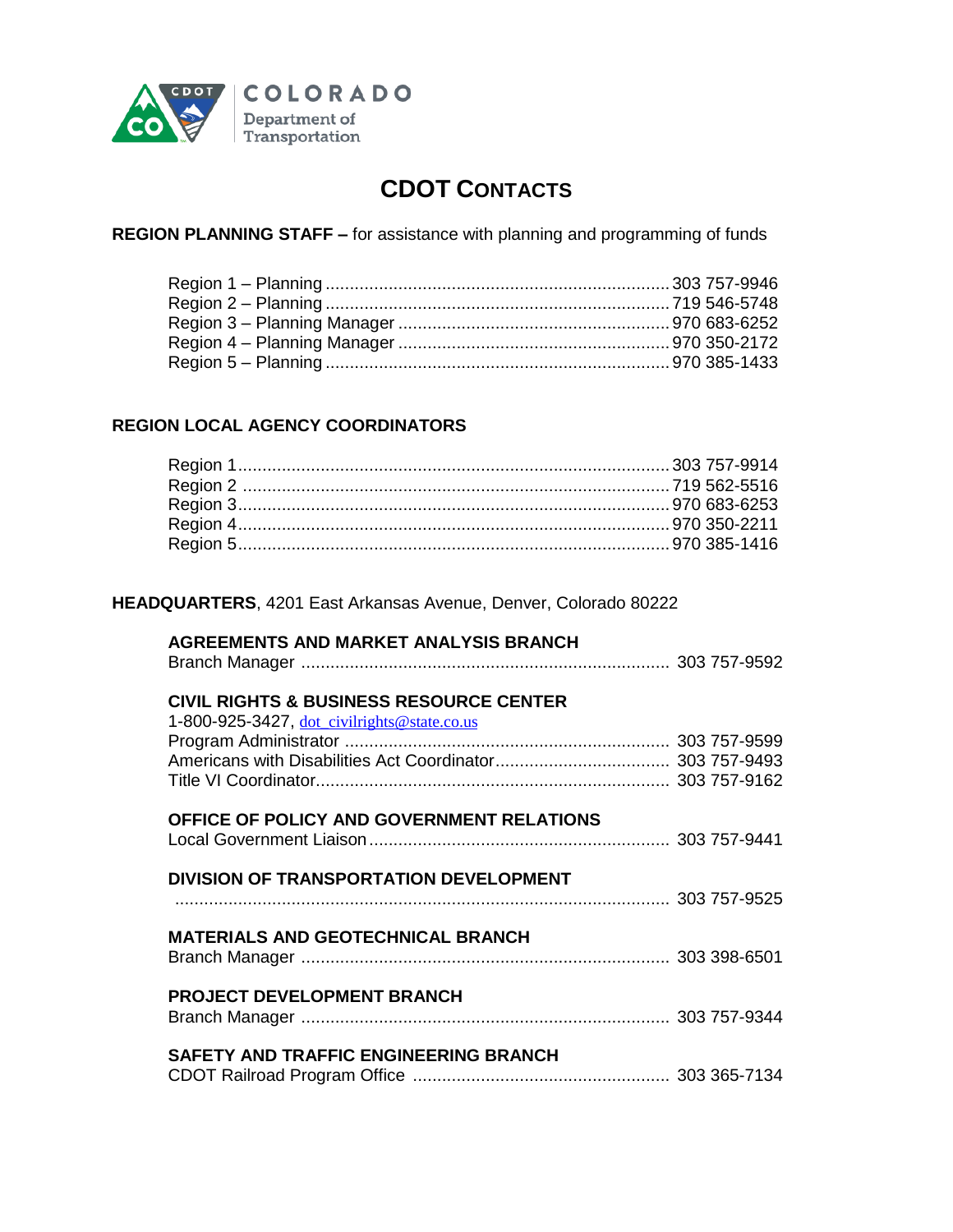# **BIKE-PEDESTRIAN-SCENIC BYWAYS SECTION**

# **REGION 1**, 2000 South Holly Street, Denver CO 80222

# **SOUTH HOLLY RESIDENCIES**

| 2000 South Holly Street |  |
|-------------------------|--|
| Denver, Colorado 80222  |  |
|                         |  |
|                         |  |

### **ARAPAHOE AND CENTENNIAL RESIDENCIES**

| 7328 South Revere Parkway, Unit 204A                      |  |
|-----------------------------------------------------------|--|
| Centennial, Colorado 80112                                |  |
|                                                           |  |
|                                                           |  |
| Mailing Address: 2000 South Holly, Denver, Colorado 80222 |  |

# **DENVER NORTH RESIDENCIES**

| 4670 Holly St                                             |  |
|-----------------------------------------------------------|--|
| Denver, Colorado 80216                                    |  |
|                                                           |  |
|                                                           |  |
|                                                           |  |
|                                                           |  |
| Mailing Address: 2000 South Holly, Denver, Colorado 80222 |  |

# **WEST CAMPUS RESIDENCIES**

| 425A and B Corporate Circle |  |
|-----------------------------|--|
| Golden, Colorado 80401      |  |
|                             |  |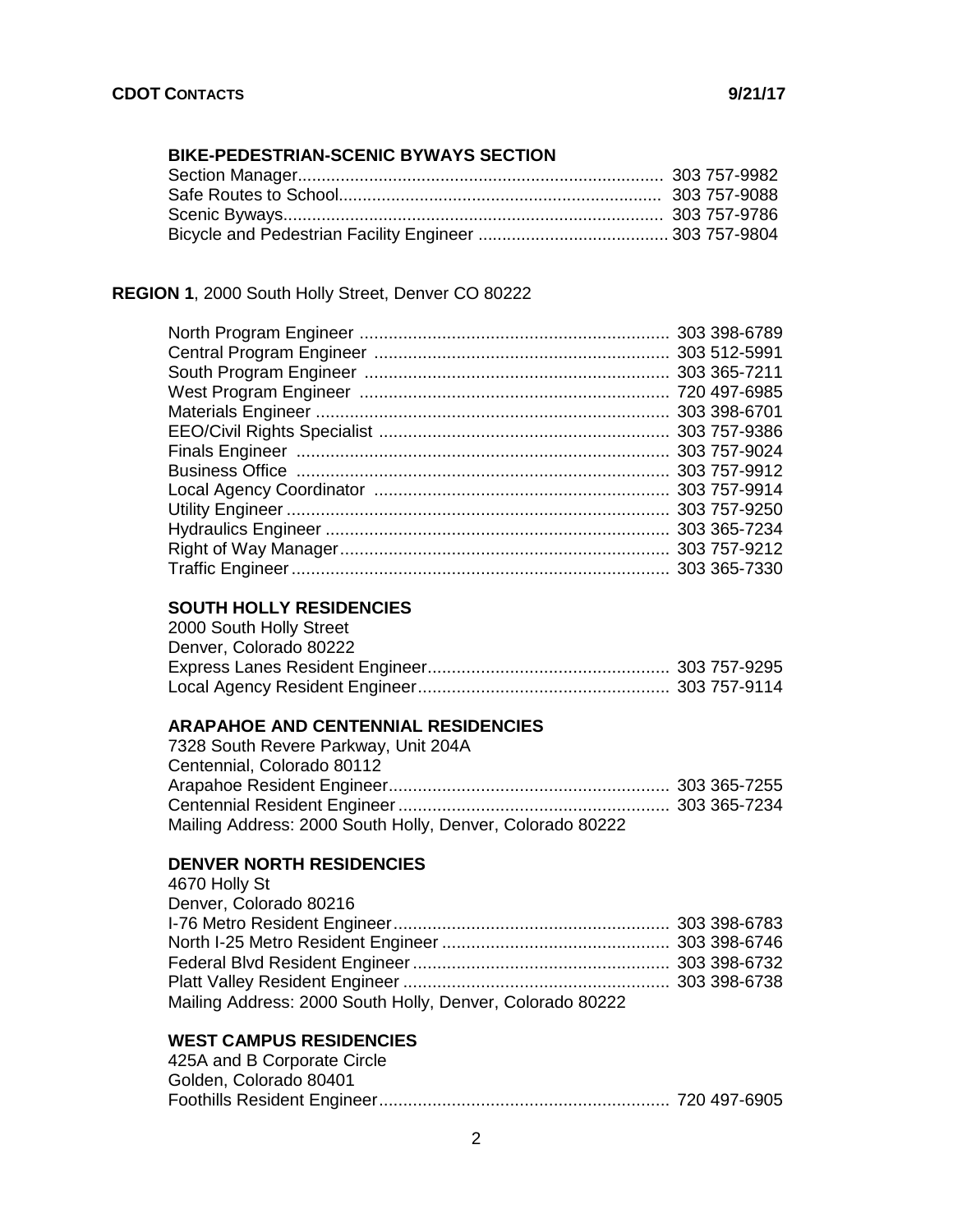| Mailing Address: 2000 South Holly, Denver, Colorado 80222 |  |
|-----------------------------------------------------------|--|

### **MOUNTAIN RESIDENCY**

| 425B Corporate Circle                                     |  |
|-----------------------------------------------------------|--|
| Golden, CO 80401                                          |  |
|                                                           |  |
|                                                           |  |
| Mailing Address: 2000 South Holly, Denver, Colorado 80222 |  |

### **AURORA TRAFFIC RESIDENCY**

18500 East Colfax Avenue Aurora, Colorado 80011 Resident Engineer ......................................................................... 303 365-7330 Mailing Address: 2000 South Holly, Denver, Colorado 80222

### **AURORA RESIDENCY**

3320 South Parker Road Aurora, Colorado 80014 Cherry Creek Resident Engineer ................................................... 303 512-5402 Mailing Address: 2000 South Holly, Denver, Colorado 80222

### **LITTLETON RESIDENCY**

8833 South Wadsworth Court Littleton, Colorado 80128 Central Valley Resident Engineer................................................... 303 512-5456 Innovative Contracting & Central Ridge Resident Engineer............ 303 512-5455 Mailing Address: 2000 South Holly, Denver, Colorado 80222

#### **REGION 2,** 905 Erie Avenue, P.O. Box 536, Pueblo, Colorado 81002

#### **COLORADO SPRINGS RESIDENCY**

| 1480 Quail Lake Loop             |  |
|----------------------------------|--|
| Colorado Springs, Colorado 80906 |  |
|                                  |  |

#### **LAMAR RESIDENCY**

| 2402 South Main Street |  |
|------------------------|--|
| Lamar, Colorado 81052  |  |
|                        |  |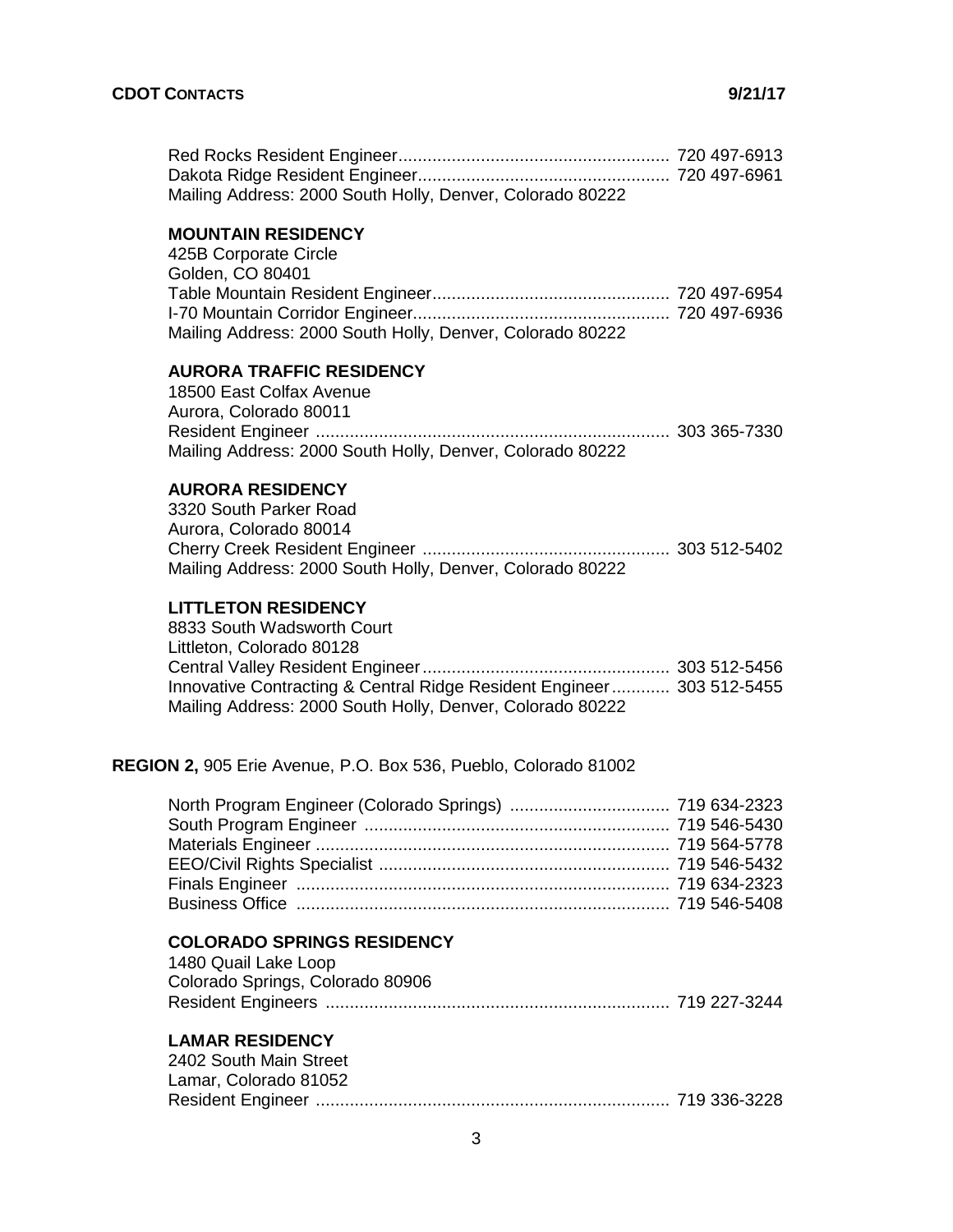### **PUEBLO RESIDENCY**

| 902 Erie Avenue, P.O. Box 536                           |  |
|---------------------------------------------------------|--|
| Pueblo, Colorado 81001                                  |  |
| Resident Engineers …………………………………………………………… 719 546-5437 |  |

### **TRAFFIC AND SAFETY**

| 905 Erie Avenue, Creekside Building |  |
|-------------------------------------|--|
| Pueblo, Colorado 81001              |  |
|                                     |  |

# **REGION 3**, 222 South Sixth Street, Room 317, Grand Junction, Colorado 81501

| East Program Engineer (Eisenhower Tunnel)  303 512-5664 |  |
|---------------------------------------------------------|--|
|                                                         |  |
|                                                         |  |
|                                                         |  |
|                                                         |  |
|                                                         |  |

# **GRAND JUNCTION RESIDENCY**

| 606 South Ninth                     |  |
|-------------------------------------|--|
| Grand Junction, Colorado 81501-3794 |  |
|                                     |  |

### **TRAFFIC & SAFETY RESIDENCY**

| 222 South 6 <sup>th</sup> Street, Room 100 |  |
|--------------------------------------------|--|
| Grand Junction, Colorado 81501-3794        |  |
|                                            |  |

# **CRAIG RESIDENCY**

| 270 Ranney Street     |  |
|-----------------------|--|
| Craig, Colorado 81625 |  |
|                       |  |

### **MONTROSE RESIDENCY**

| 2424 North Townsend Avenue |  |
|----------------------------|--|
| Montrose, Colorado 81401   |  |
|                            |  |

### **GLENWOOD SPRINGS RESIDENCY**

| 202 Centennial Street            |  |
|----------------------------------|--|
| Glenwood Springs, Colorado 81601 |  |
|                                  |  |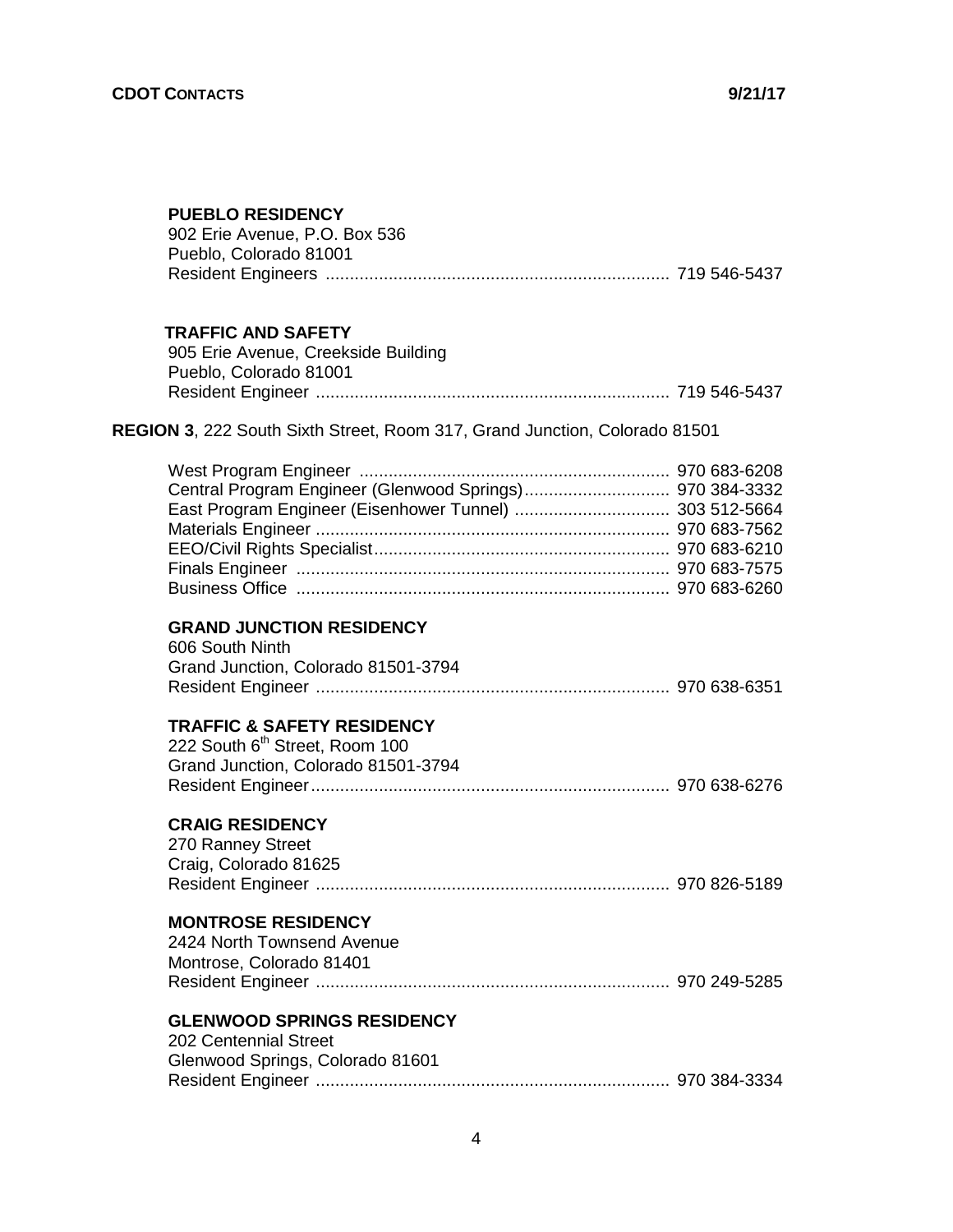| <b>EAGLE RESIDENCY</b><br>714 Grand Avenue, P.O. Box 298<br>Eagle, Colorado 81631                         |  |  |
|-----------------------------------------------------------------------------------------------------------|--|--|
| <b>BRIDGE &amp; SPECIAL PROJECTS RESIDENCY</b><br>714 Grand Avenue, P.O. Box 298<br>Eagle, Colorado 81631 |  |  |
| <b>MOUNTAIN RESIDENCY</b><br>Eisenhower Tunnel, West Portal<br>P.O. Box 2236<br>Frisco, Colorado 80443    |  |  |
| <b>REGION 4, 10601 W. 10<sup>th</sup> St., Greeley, Colorado 80634</b>                                    |  |  |
|                                                                                                           |  |  |
| <b>BOULDER RESIDENCY</b><br>1050 Lee Hill Road<br>Boulder, Colorado 80302                                 |  |  |
| <b>WEST GREELEY RESIDENCY</b><br>Greeley, Colorado                                                        |  |  |
| <b>SOUTH GREELEY RESIDENCY</b><br>Greeley, Colorado                                                       |  |  |
| <b>LIMON RESIDENCY</b><br>P.O. Box 366, 401 "A" Avenue<br>Limon, Colorado 80828                           |  |  |

Resident Engineers ........................................................................ 719 775-8000